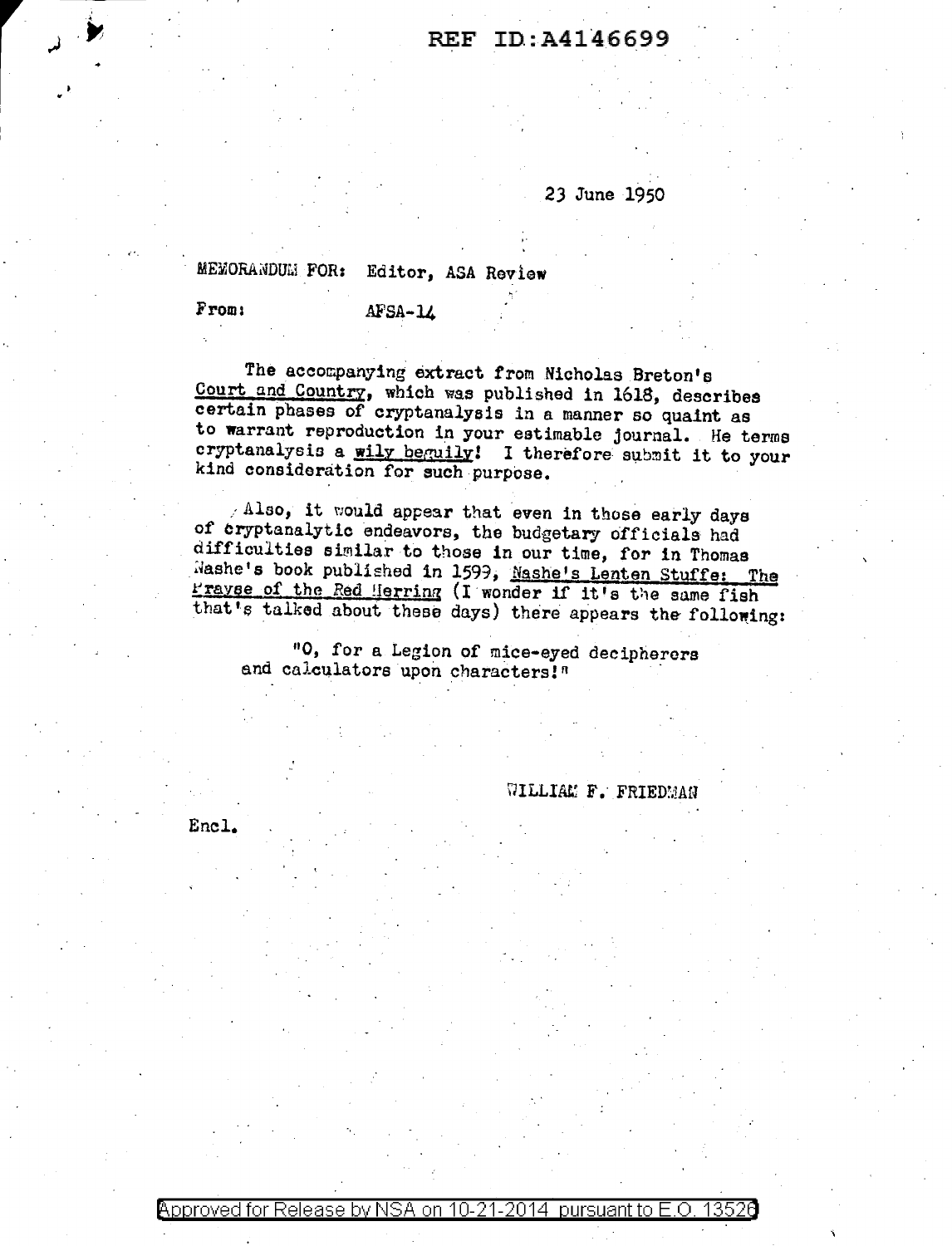## REF ID:A4146699

.<br>م.<br>م.

•

 $\sqrt{D}$ ialogue between a courtier and a countryman $\sqrt{D}$  $\sqrt{C}$ ourtier: $\overline{7}$  Oh Cousin, aduancement and contentment are the fruites of Court seruice, and the steps of hope to the state of honour: forthermore, for knowledge, we haue the due consideration of occurrents, .. the disciphering of Characters, enditing of letters, hearing of orations, deliuering of messages, congratulating of Princes, and the forme of ambassages, all which are such delights of the Spirit, as makes a shadow of that man that hath not a mind from the multitude to looke into the nature of the Spirits honour.  $\sqrt{5}$ ig. B3 $\sqrt{7}$ 

/

 $\sqrt{C}$ ountryman: $\vec{Z}$  Now for your Occurrents, what are they? but newes, sometime true and sometime false, which when they come to vs are commonly more costly then comfortable, and therefore wee desire not to trouble our selues. Now for disciphering of Characters, I haue heard my father say in the old time, that they were accounted little better then coniurations, in which were written the names of Diuels that the Colledge of Hel vsed to coniure vp in the world, and belcng'd onely to the study of Sorcerers, Witches, Wisards, and. such wicked wretches, as not caring for the plaine word of God, goe with scratches of the Diuqls clawes into hell: but how true it is God knoweth:... But what is the end of all wily beguily? seeking to deceiue other, deceiu'd himselfe most of all: Now letters of darkenes deuised by the Diuell for the followers of his designes in the courses of his deceipt: honest men in the Country loue to meddle with no such matters, but so far as may be to Gods glory and the good of a State, to find out the plots, and to preuent